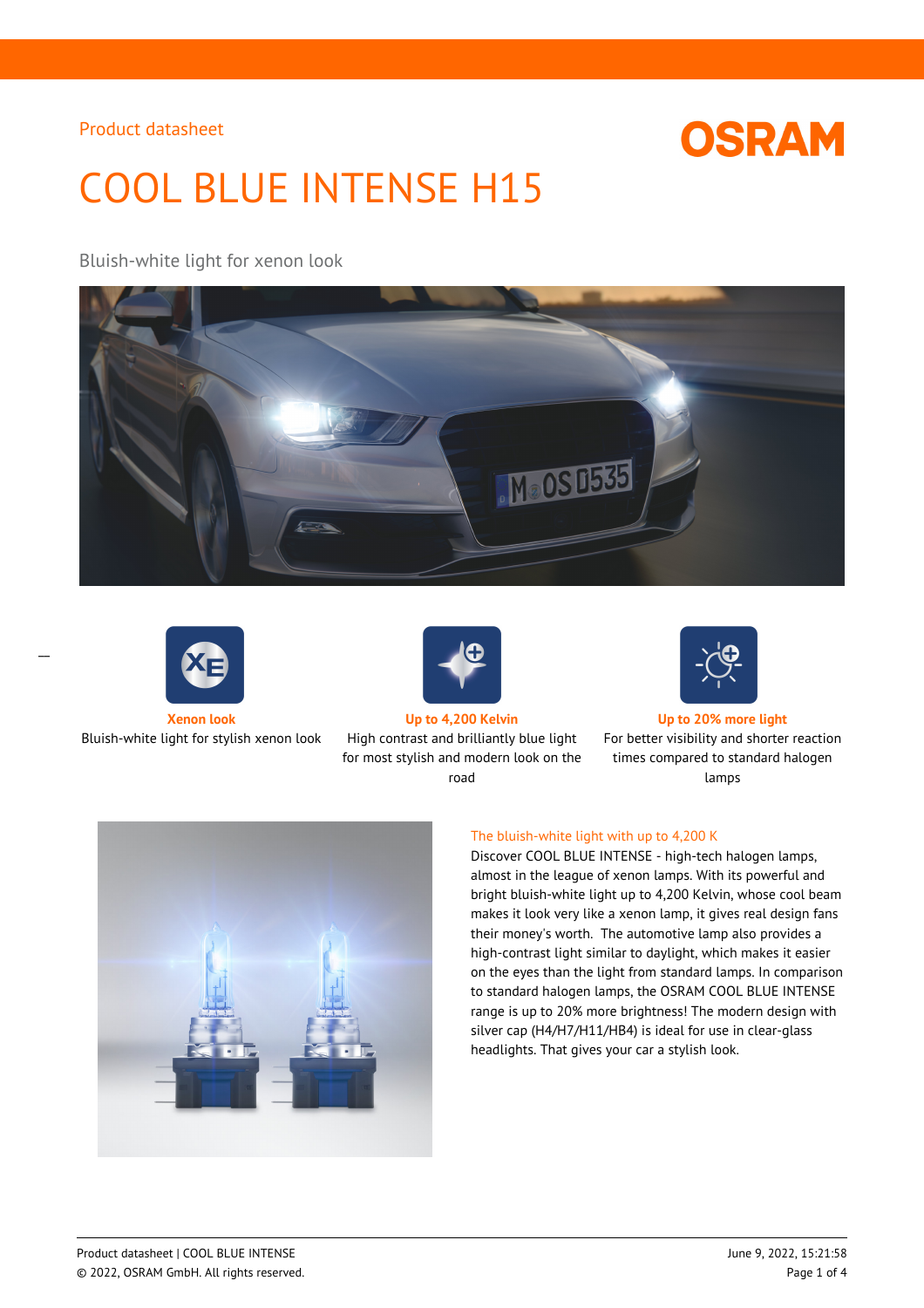#### Technical data

# **Product information**

| Order reference                             | 64176CBI               |  |
|---------------------------------------------|------------------------|--|
| Application (Category and Product specific) | Halogen headlight lamp |  |

# **Electrical data**

| Power input            | $19/64 W^{1}$ |
|------------------------|---------------|
| Nominal voltage        | 12.0 V        |
| <b>Nominal wattage</b> | 55/15 W       |
| <b>Test voltage</b>    | 13.2 V        |

1) Maximum

### **Photometrical data**

| <b>Luminous flux</b>    | 200/1330 lm |
|-------------------------|-------------|
| Luminous flux tolerance | ±10 / ±10 % |
| Color temperature       | 3200 K      |

# **Dimensions & weight**



| <b>Diameter</b>       | $13.0$ mm |
|-----------------------|-----------|
| <b>Product weight</b> | 23.00 g   |
| Length                | 79.0 mm   |

# **Lifespan**

| Lifespan B3 | 1000 / 100 h |
|-------------|--------------|
| Lifespan Tc | 2000 / 200 h |

# **Additional product data**

| Base (standard designation) | PGI23t-1 |
|-----------------------------|----------|
|                             |          |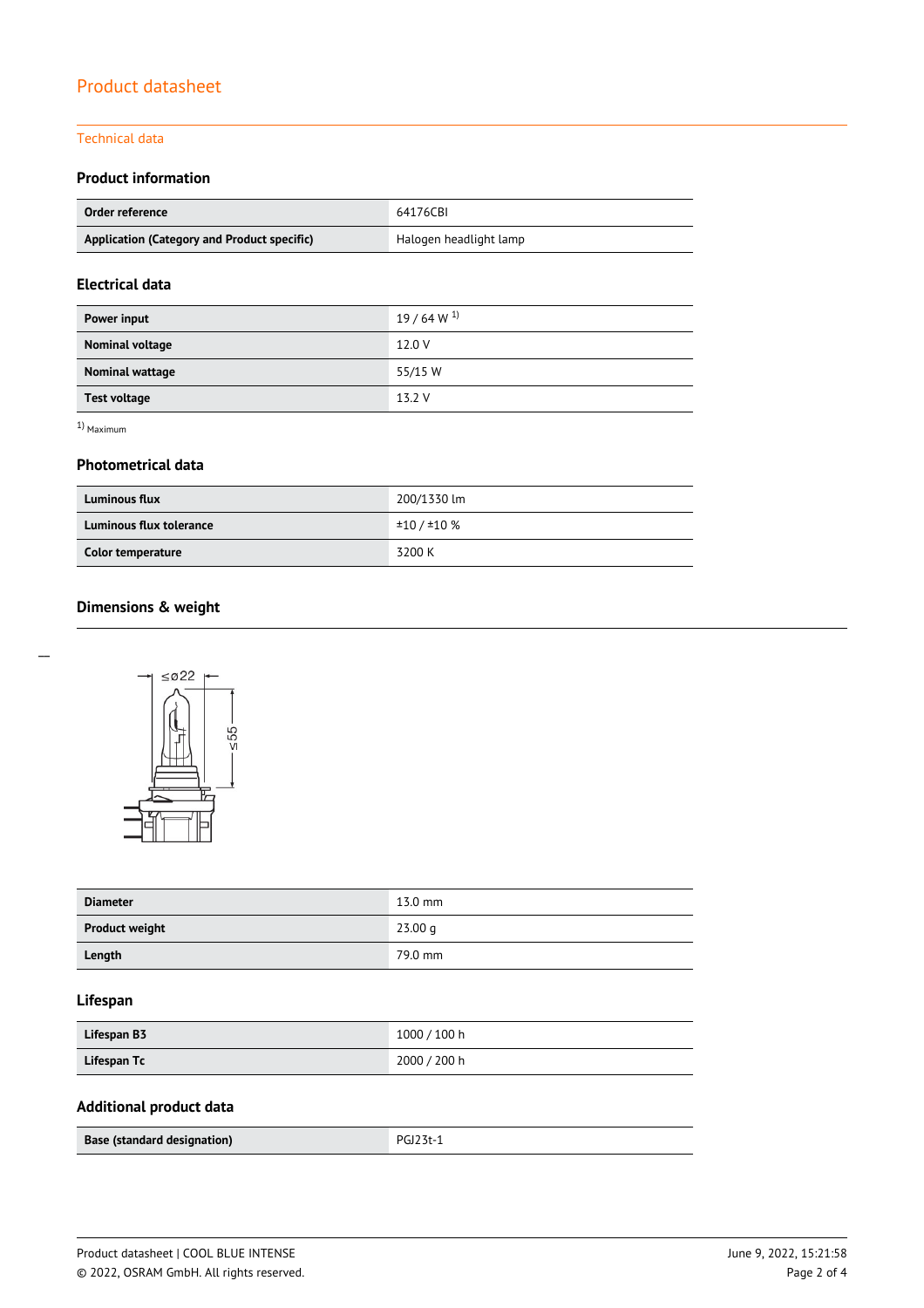#### **Capabilities**

| <b>Technology</b>                       | HAL             |  |  |
|-----------------------------------------|-----------------|--|--|
| Certificates & standards                |                 |  |  |
| <b>ECE category</b>                     | H <sub>15</sub> |  |  |
| <b>Country specific categorizations</b> |                 |  |  |
| Order reference                         | 64176CBI        |  |  |

### **Environmental information**

### **Information according Art. 33 of EU Regulation (EC) 1907/2006 (REACh)**

| Date of Declaration               | 19-01-2022                                                       |
|-----------------------------------|------------------------------------------------------------------|
| <b>Primary Article Identifier</b> | 4052899932708   4052899982192   4052899982208<br>  4062172049887 |
| Candidate List Substance 1        | No declarable substances contained                               |
| Declaration No. in SCIP database  | In work                                                          |

#### Logistical Data

 $\overline{a}$ 

| <b>Product code</b> | <b>Product description</b>                  | Packaging unit<br>(Pieces/Unit) | <b>Dimensions (length</b><br>x width x height) | <b>Volume</b>          | <b>Gross weight</b> |
|---------------------|---------------------------------------------|---------------------------------|------------------------------------------------|------------------------|---------------------|
| 4052899932708       | <b>COOL BLUE INTENSE</b><br>H <sub>15</sub> | Folding carton box              | 36 mm x 36 mm x<br>82 mm                       | $0.11$ dm <sup>3</sup> | 27.00 <sub>a</sub>  |
| 4052899932722       | COOL BLUE INTENSE<br>H <sub>15</sub>        | <b>Bundle</b><br>10             | $- X - X -$                                    |                        |                     |
| 4052899932715       | <b>COOL BLUE INTENSE</b><br>H <sub>15</sub> | Shipping carton box<br>100      | 373 mm x 191 mm x<br>178 mm                    | 12.68 dm <sup>3</sup>  | 2880.00 g           |
| 4052899982208       | <b>COOL BLUE INTENSE</b><br>H <sub>15</sub> | Hard Cover Box<br>2             | 114 mm $\times$ 48 mm $\times$<br>$106$ mm     | $0.58 \text{ dm}^3$    | 138.00 g            |
| 4062172062091       | COOL BLUE INTENSE<br>H <sub>15</sub>        | Shipping carton box<br>10       | 268 mm x 126 mm x<br>$125 \text{ mm}$          | 4.22 $\rm{dm^{3}}$     | 775.00 g            |

The mentioned product code describes the smallest quantity unit which can be ordered. One shipping unit can contain one or more single products. When placing an order, for the quantity please enter single or multiples of a shipping unit.

#### **Application advice**

For more detailed application information and graphics please see product datasheet.

#### **Disclaimer**

Subject to change without notice. Errors and omission excepted. Always make sure to use the most recent release.